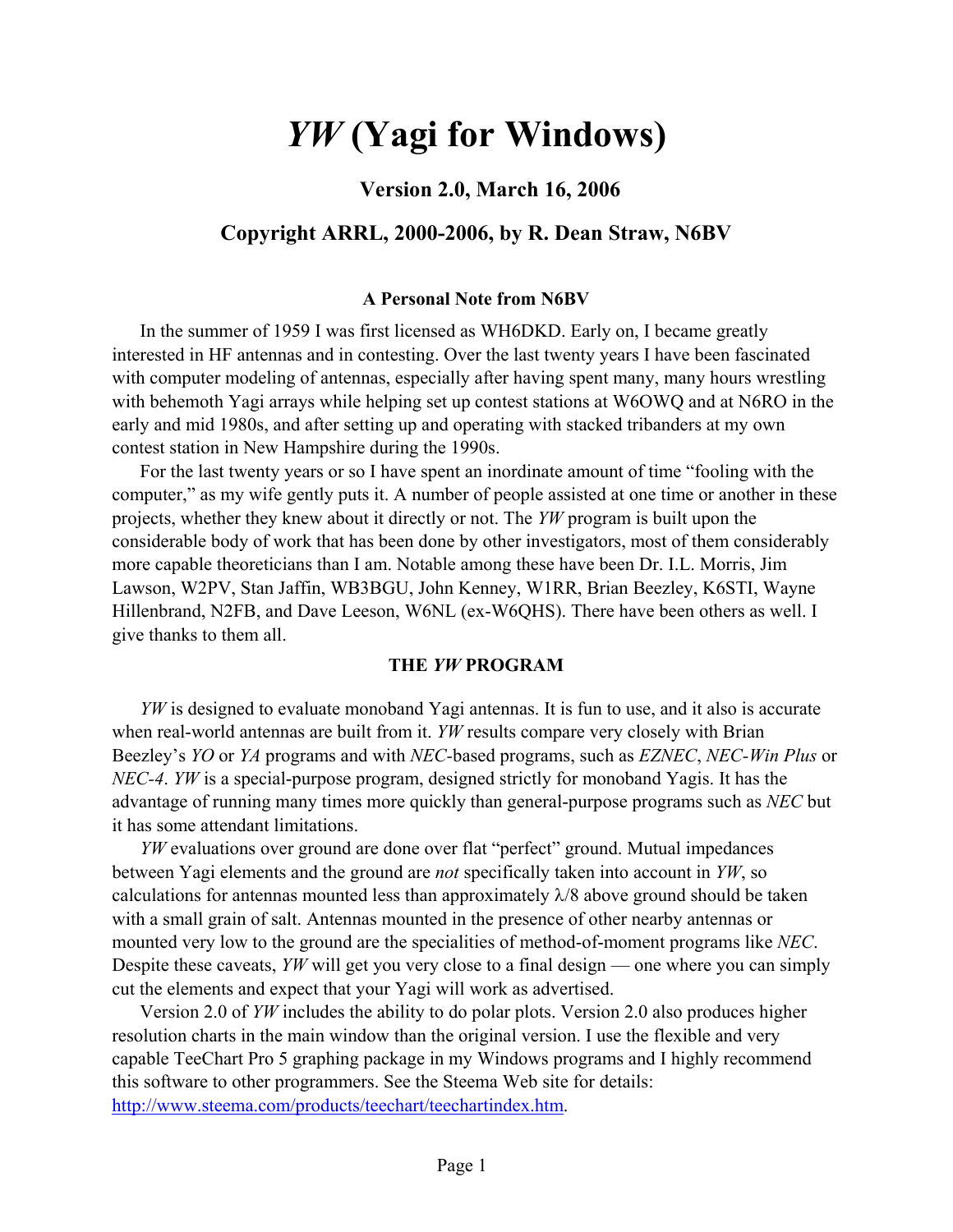#### **Computer Requirements**

The minimum requirements to run *YW* (and its companion Windows programs *TLW,*  Transmission Line for Windows and *HFTA*, HF Terrain Assessment) are a PC running *Windows 95* or later, including *Windows 98, 98SE, XP* and *Windows 2000*. The processor should be at least a Pentium 90 MHz, with at least VGA  $640 \times 480$  screen resolution (with "Small" font size), 24 MB of RAM (32 MB for Windows 2000) and a CD-ROM. Note that a screen resolution of  $800 \times 600$  or even better yet,  $1024 \times 768$ , will result in easier-to-read windows. These higher resolutions are best viewed with "Large" font size.

To set the screen size from the Windows Desktop Taskbar, select **Start**, then **Settings**, **Control Panel, Display** and then click on the **Settings** tab. Choose either 800  $\times$  600 or 1024  $\times$ 768 in the **Screen Area** list box. Next, click on the **Advanced** button and select "Large Fonts" in the **Font Size** list box. Then reboot your computer (if necessary) and exit by clicking on the **OK** buttons until you can exit the Control Panel folder.

#### **Installing** *YW*

Normally, you would automatically install *YW* when you use ABSETUP to install the other programs from the CD-ROM included with the 20<sup>th</sup> Edition of *The ARRL Antenna Book*. This section describes how to re-install *YW*, or install it for the first time if you opted not to install it previously.

At the lower left-hand of your Desktop, click on **Start**, then **Run**. Click on the **Browse** button and then select the drive corresponding to your CD-ROM. We'll assume here that it is drive D. Select the *ABSETUP* program by clicking on it twice and then clicking **OK**. Follow the on-screen instructions to enter your name and company, then choose your target directory (the default is c:\AntBk20) and then Program Group. When the menu tree "Select Components to Install" appears, deselect everything except for **YW**. Then click **OK** to start the installation. Afterwards, allow the computer to shut down and reboot.

### *Possible Problems During YW Installation*

You may possibly encounter warnings or problems during installation or re-installation of *YW*. The program uses DLLs (Dynamic Linked Libraries) and other files (such as OCX ActiveX Controls) supplied from Microsoft for *Visual Basic 6*, the language in which *YW* was written. In addition, there is a DLL supplied by Compaq for *Compaq Visual Fortran*, the core mathematical code for the Yagi modeling. Microsoft and Compaq will occasionally update their DLLs and OCXs.

If the installation program finds an older file that must be updated, it will ask your permission to do so. It is OK to allow the program to do the updating, since older programs that also use these DLLs and OCXs should still work—in other words, they are backwards compatible. On rare occasions, however, a newer DLL or OCX will not function with older programs. Should this occur, please contact the publisher of the other program, or contact ARRL for problems with *YW*, using the e-mail address at the end of this document.

We have found that some auxiliary "Uninstall" programs can interact with an installation or re-installation of *YW* because certain uninstall programs automatically makes DLLs and OCXs "read-only." Consult your operator's manual for such uninstall programs if you see a warning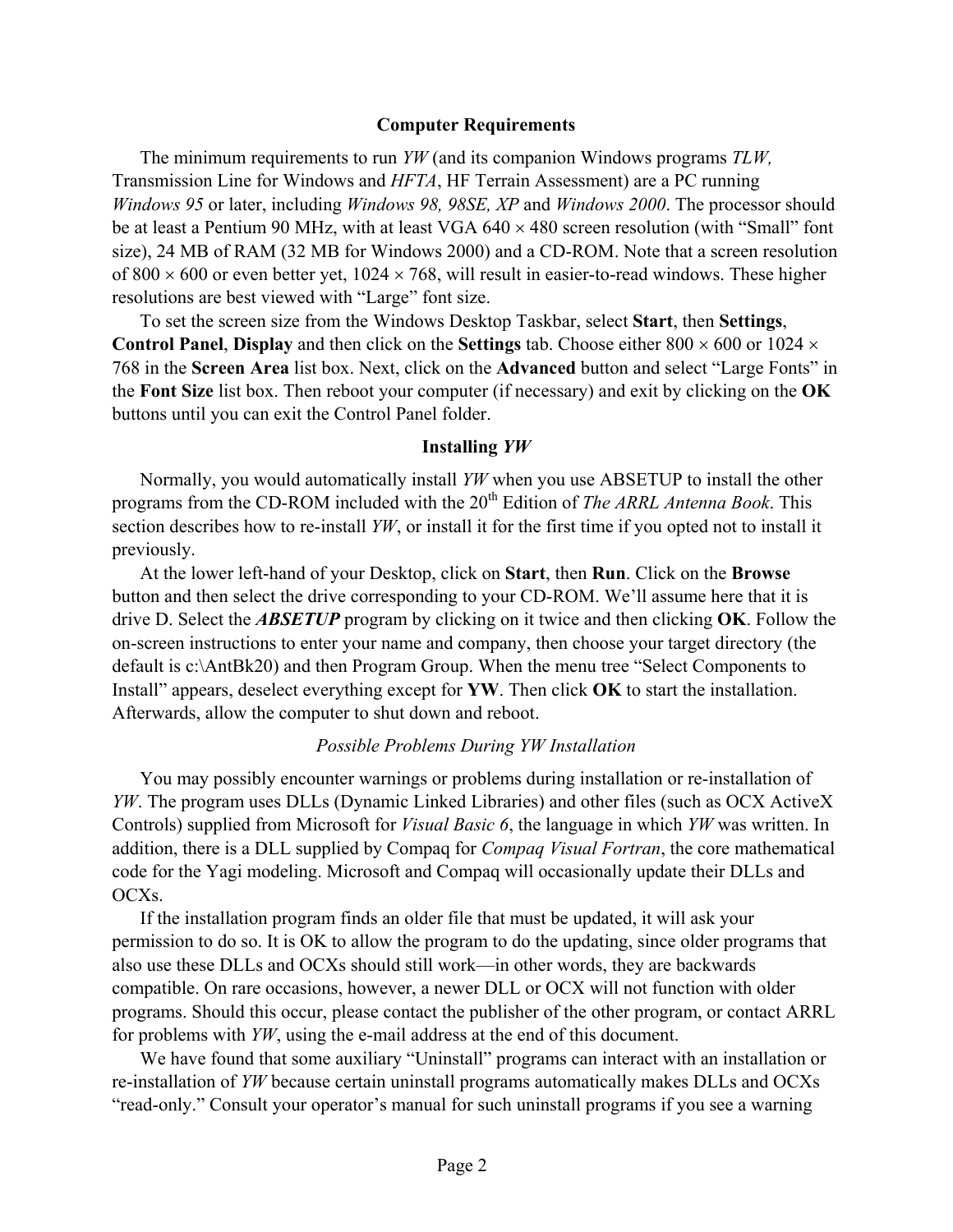message about a "read-only" file during *YW* installation. You will probably have to **Cancel** your *YW* installation and run the auxiliary uninstall program to update its file inventory. Then you can run the *YW* installation again.

# **TAKING** *YW* **FOR A TEST DRIVE**

From the Desktop Taskbar at the lower left-hand corner of the screen, select **Start**, then **Programs**, followed by clicking on *YW*. You will now see the *YW* icon to the right. You could start *YW* immediately by left-clicking on the *YW* icon if you like. At this point, however, you could also create an shortcut icon on your Desktop in *Windows 98* or higher by right-clicking on the *YW* icon and choosing **Create Shortcut**. This creates a shortcut, which you may select by right-clicking on it, dragging it onto your Desktop and then selecting **Move Here**. If you wish, you can use the same procedure to create a shortcut on your Desktop for the entire Program Group (by default called "Antenna Book Software") containing all the icons for the Antenna Book programs.



**Fig 1—A typical** *YW* **main screen.**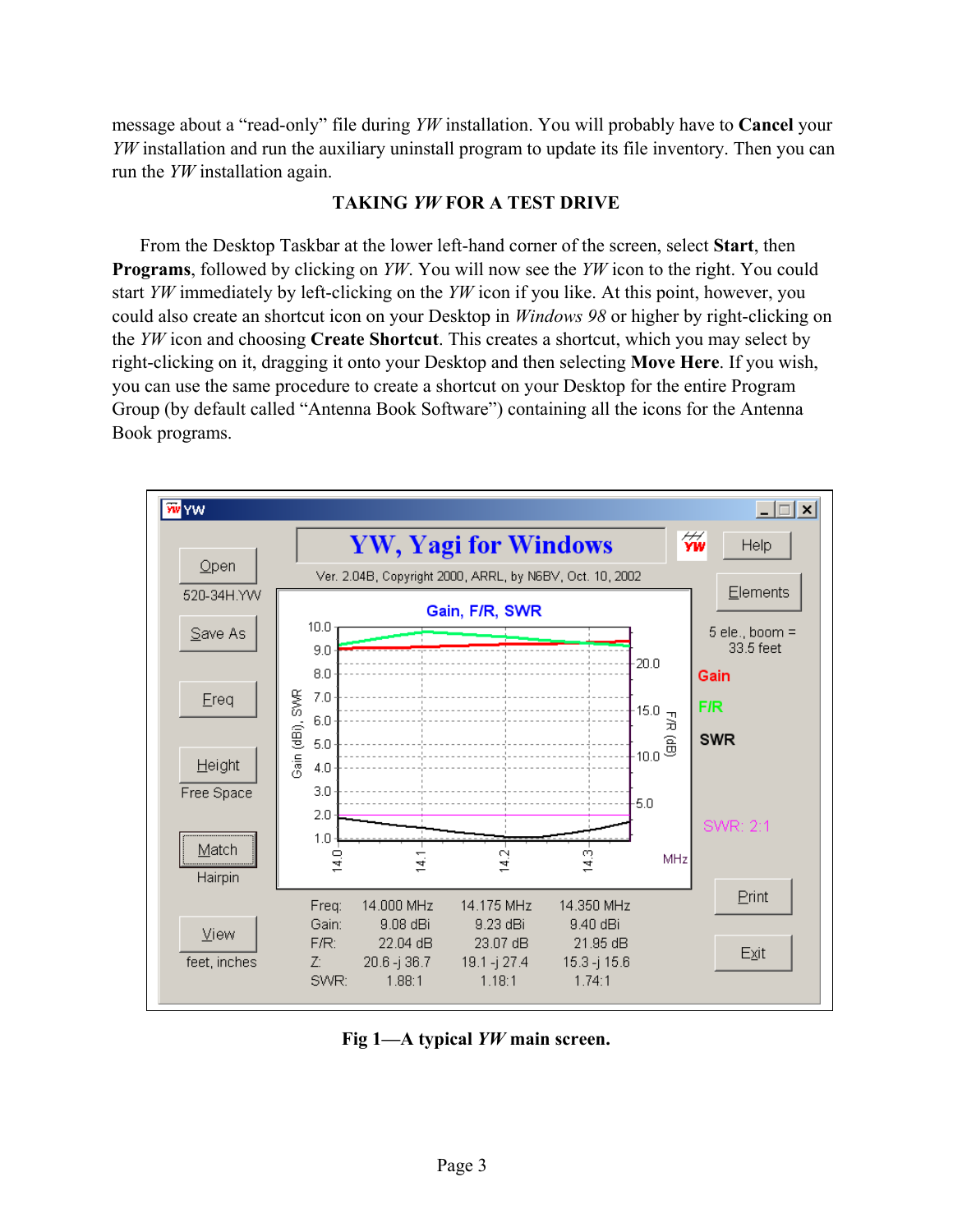# **Tool Tips and Selecting a New Yagi File**

Let's assume you have started the program. *YW* starts out with a bold red command: "Open a new file to start." This is asking for the filename of the disk file you wish to analyze.

First, however, move the mouse cursor so that it hovers over the **Open** button. After a short time, a "tool tip" will appear explaining what the program is looking for. In this case the tool tip says "Select existing antenna file." Go ahead and click on the **Open** button, or alternately use the **Alt-N** keyboard combination. The standard Windows "common dialog" appears, from which you choose a file. See **Fig 2**.

| Select existing antenna file                                                          |                                                                                                                                                                                                                                                         |                                                                                                                                                                                                                                                                                        |                                                                                                                                                                                                                                                                                   |                                                                                                                                                                                                                                                          | $ ?  \times$                                                                                                                                                                                                                                                                          |
|---------------------------------------------------------------------------------------|---------------------------------------------------------------------------------------------------------------------------------------------------------------------------------------------------------------------------------------------------------|----------------------------------------------------------------------------------------------------------------------------------------------------------------------------------------------------------------------------------------------------------------------------------------|-----------------------------------------------------------------------------------------------------------------------------------------------------------------------------------------------------------------------------------------------------------------------------------|----------------------------------------------------------------------------------------------------------------------------------------------------------------------------------------------------------------------------------------------------------|---------------------------------------------------------------------------------------------------------------------------------------------------------------------------------------------------------------------------------------------------------------------------------------|
|                                                                                       | Look in: <b>C</b> Yagis                                                                                                                                                                                                                                 |                                                                                                                                                                                                                                                                                        | $\blacktriangledown$                                                                                                                                                                                                                                                              | 白び囲く<br>$\leftarrow$                                                                                                                                                                                                                                     |                                                                                                                                                                                                                                                                                       |
| $\mathbf{G}$<br>My Recent<br>Documents<br>引<br>Desktop<br>My Documents<br>My Computer | 메230-15H.YW<br><b>메</b> 240-20H.YW<br>■1306-06H.YW<br><b>메310-08H.YW</b><br>메310-08M.YW<br>메312-10H.YW<br>메312-10M.YW<br>메315-12H.YW<br>메315-12M.YW<br>메317-14H.YW<br>메317-14M.YW<br>■ 320-16H.YW<br>■ 320-16M.YW<br>메330-22H.YW<br><b>■1330-34H.YW</b> | 340-32H.YW<br>ø<br>ß,<br>340-48H.YW<br>410-14H.YW<br>B,<br>메410-14M.YW<br>메412-15H.YW<br>412-15M.YW<br>B)<br>메415-18H.YW<br>메415-18M.YW<br>417-20H.YW<br>Ø1<br><b>B</b><br>417-20M.YW<br>메420-26H.YW<br>420-26M.YW<br>N,<br>Ø)<br>506-12H.YW<br><b>메510-20H.YW</b><br>510-20M.YW<br>ß, | <b>메510-24M.YW</b><br><b>라</b> 512-20H.YW<br>메512-20M.YW<br>메515-24H.YW<br><b>메515-24M.YW</b><br>■1517-30H.YW<br>메517-30M.YW<br>메520-34H.YW<br>团520-34M.YW<br><sup>2</sup> 520-40H.YW<br><b>메 520-40M.YW</b><br>■1520-48H.YW<br><b>미</b> 520-48M.YW<br>메602-08H.YW<br>메610-36H.YW | 메612-30H.YW<br><b>메612-30M.YW</b><br>메612-40H.YW<br>메612-40M.YW<br>메615-36H.YW<br>메615-36M.YW<br>메615-48H.YW<br>메615-48M.YW<br><sup>■</sup> 1617-48H.YW<br>■617-48M.YW<br>메617-60H.YW<br>메617-60M.YW<br><b>메620-60H.YW</b><br>메620-60M.YW<br>메620-80H.YW | <b>메 706-22H.\</b><br><b>[레</b> 710-48H.N<br>메 710-48M.\<br>메 712-54H.\<br><b>메 712-54M.</b><br>메 715-60H.\<br>메 715-60M.<br>메806-36H.N<br>메810-60H.N<br><mark>■</mark> 810-60M.\<br>메815-80H.N<br>메815-80M.<br><mark>■</mark> 32020.yw<br><sup>2</sup> BV105CA.<br><u>■</u> BV155CA. |
|                                                                                       | 메 340-32-2.YW<br>◂                                                                                                                                                                                                                                      | <b>메510-24H.YW</b>                                                                                                                                                                                                                                                                     | ■610-36M.YW                                                                                                                                                                                                                                                                       | <b>메620-80M.YW</b>                                                                                                                                                                                                                                       | <b>■BV204CA.</b>                                                                                                                                                                                                                                                                      |
| My Network<br>Places                                                                  | File name:                                                                                                                                                                                                                                              | 520-34H.YW                                                                                                                                                                                                                                                                             |                                                                                                                                                                                                                                                                                   | $\blacktriangledown$                                                                                                                                                                                                                                     | Qpen                                                                                                                                                                                                                                                                                  |
|                                                                                       | Files of type:                                                                                                                                                                                                                                          | All Yaqi Files (*.YW, *.YAG)                                                                                                                                                                                                                                                           |                                                                                                                                                                                                                                                                                   | $\vert \cdot \vert$                                                                                                                                                                                                                                      | Cancel                                                                                                                                                                                                                                                                                |
|                                                                                       |                                                                                                                                                                                                                                                         | Open as read-only                                                                                                                                                                                                                                                                      |                                                                                                                                                                                                                                                                                   |                                                                                                                                                                                                                                                          |                                                                                                                                                                                                                                                                                       |

**Fig 2—The common dialog window for selecting a Yagi file.** 

Let's start by opening up the **510-24H.YW** file, which should be located in the default folder, and which is one of the 80+ Yagi designs included with *The ARRL Antenna Book*. As is standard Windows practice, double-click on the filename to open it, or single-click on it and select **Open** in the dialog box. Of course, you could also type in the file name, using either upper- or lowercase letters in the dialog box. After it opens the file, *YW* will convert to upper-case internally and display the file name under the **Open** button to remind you which file you've chosen.

Once *YW* has loaded the data file, it computes the Gain, worst-case F/R and the SWR across the whole frequency band and generates an on-screen graph showing these three parameters. Look at the screen carefully — there is a lot of information presented there.

On the graph, the Gain is shown as a solid red line; F/R as a green line; and the SWR as a black line. Reference lines for the SWR readout are also displayed on the graph, with the 2:1 SWR limit shown as a thin violet line.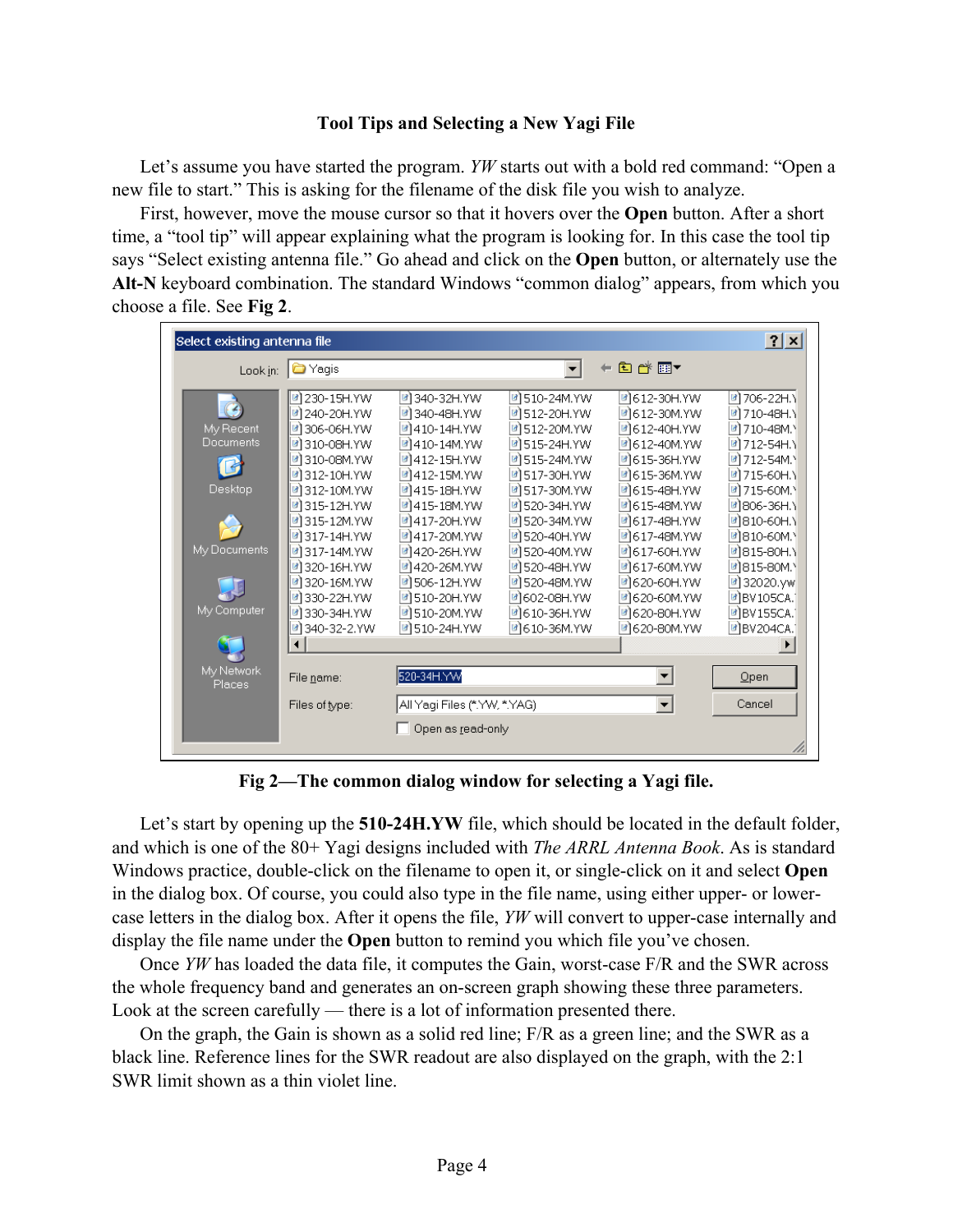You can see that the SWR curve for this antenna is higher than the 2:1 reference line all across the frequency range. Note also that below the graph is a table showing numerical readouts of the gain, F/R (front-to-rear ratio), Z (feed-point impedance) and 50-Ω SWR for three discrete frequencies — the bottom, middle and top of the frequency band. In this case the three frequencies shown are 28.000, 28.400 and 28.800 MHz. The SWR for this design in its native state is 3.37:1 at the bottom, 2.73:1 at the top, and 2.60:1 at the center of the band. You can "interrogate" each curve by moving the mouse cursor on it and reading out the numerical value at each plotted point. Let's try to match this Yagi better to a 50- $\Omega$  coax feed line.



**Fig 3—Gain, F/R and SWR curves for 510-24H Yagi over the 28.0-28.8 MHz band.** 

# **Matching**

Left-click on the **Match** button. A new form pops up, labeled *Matching* at the top left. You have a number of data readouts showing. Look at the data shown for the *Feed-point Z*. At the match frequency (which was automatically selected to be 28.4 MHz, although you can change it), the feed-point impedance is  $28.3 - j30.4$  ohms. The relative levels of the resistance and capacitive reactance give us a good clue here. Since the two are roughly equal in magnitude, this Yagi has been designed for a hairpin match, although a gamma match will work also.

Click on the option button labeled **Hairpin** at the top and some new information pops up at the bottom of the Matching form. The default **Hairpin rod diameter** is 0.25 inches and the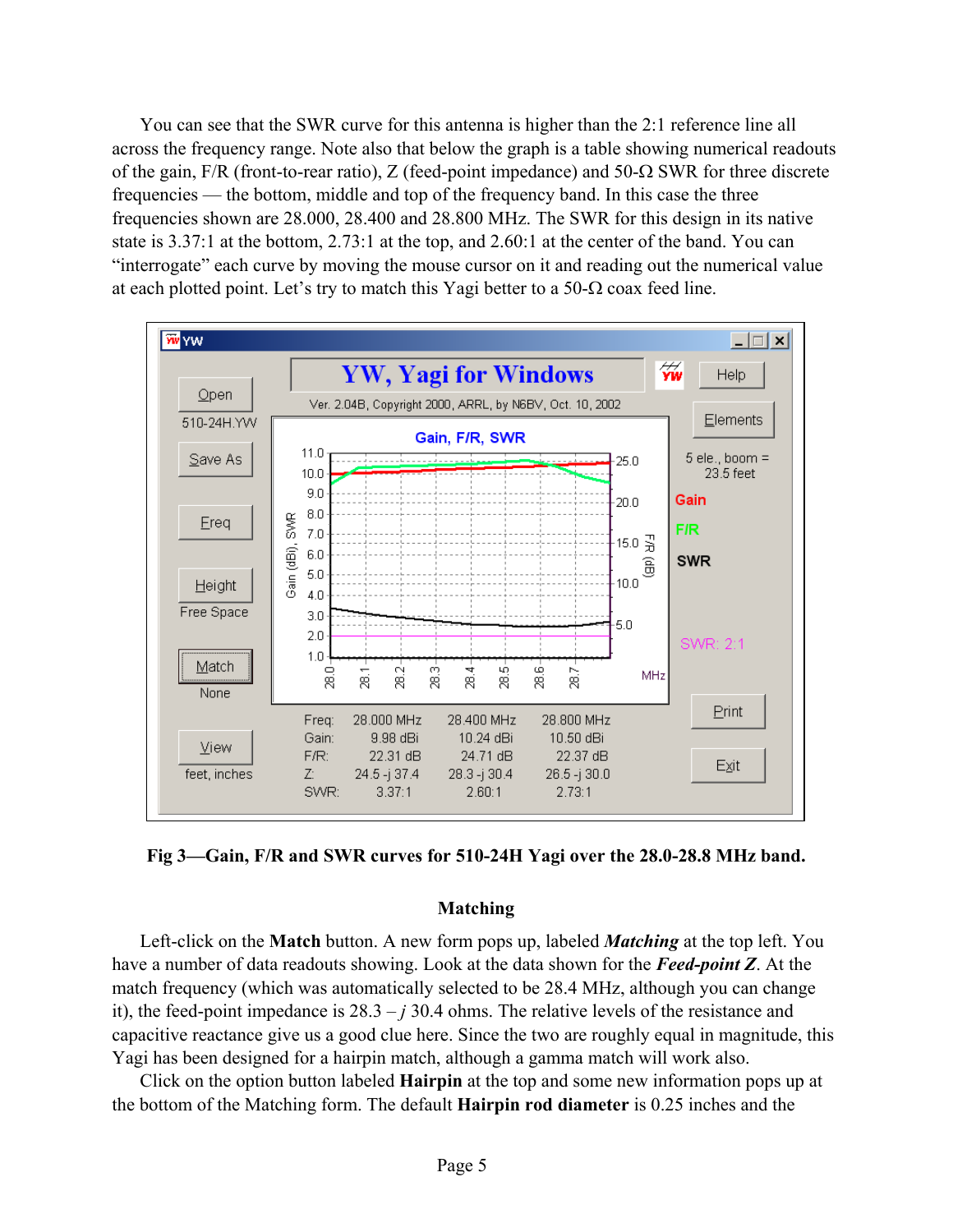default **Hairpin rod spacing** is 6 inches. These values approximate a Hy-Gain "beta" match, their name for a hairpin matching system. Let's use the default numbers for now, including the value of 50 ohms for the *Cable Z0 impedance*.

Click on the **Compute Match** button, which has turned yellow to alert you that a computation is needed. Some more new information appears, indicating that the **Hairpin inductance** should be 0.32 uH and the **Hairpin length** is 8.10 inches. You could implement an actual physical hairpin match by putting a  $0.32 \mu$ H coil across the driver feed-point terminals, or you could install a ¼-inch diameter rod bent in the shape of a U, 6 inches wide by 8.10 inches long, across the feed-point terminals. Either way would work fine. See **Fig 4**.

| Matching                            |                           |
|-------------------------------------|---------------------------|
|                                     |                           |
| Match frequency:                    | MHz<br>28.400             |
| Driven-element tip:                 | inches<br>58.0            |
| (Original tip length = 58.0 inches) |                           |
| Feed-point $Z$ : 28.3 - j 30.4 ohms |                           |
| Cable Z0 impedance:                 | ohms<br>50                |
| Hairpin rod diameter:               | inches<br>0.25            |
| Hairpin rod spacing:                | inches<br>$6\overline{6}$ |
| Hairpin inductance $=$              | $0.32$ uH<br>Compute      |
| Hairpin length $= 8.10$ inches      | Mateh                     |
|                                     | Cancel<br>ОK              |

**Fig 4—Matching screen, where Hairpin has been chosen.** 

Click on the **OK** button and *YW* will recompute across the band. Now the SWR curve falls below the 2:1 reference line, with a numerical readout of 1.64:1 at 28.0 MHz, 1.22:1 at 28.4 MHz and 1.23:1 at 28.8 MHz. These values aren't too bad.

Now go back and try a gamma match. Click again on the **Match** button and then select **Gamma** and **Compute Match**. With the same ¼-inch OD gamma rod and a spacing of 6" from the driver, *YW* computes that you need a 15.44-inch long gamma rod, in series with 45.8 pF. Click **OK** and look at the SWR curve again. Note that the SWR at the matching frequency of 28.4 MHz is exactly 1:1. This illustrates one of the advantages of a gamma match — it gives a 1:1 SWR at the design frequency. A gamma match tends to be pretty broadband too. Now the SWR across the band is held lower than 1.31:1, very flat indeed.

# **Changing the Frequency Limits**

Let's see what happens if we change the frequency range for this 510-24H Yagi. Click on the **Freq.** button and a new form will pop up. Let's check out the response 400 kHz above and below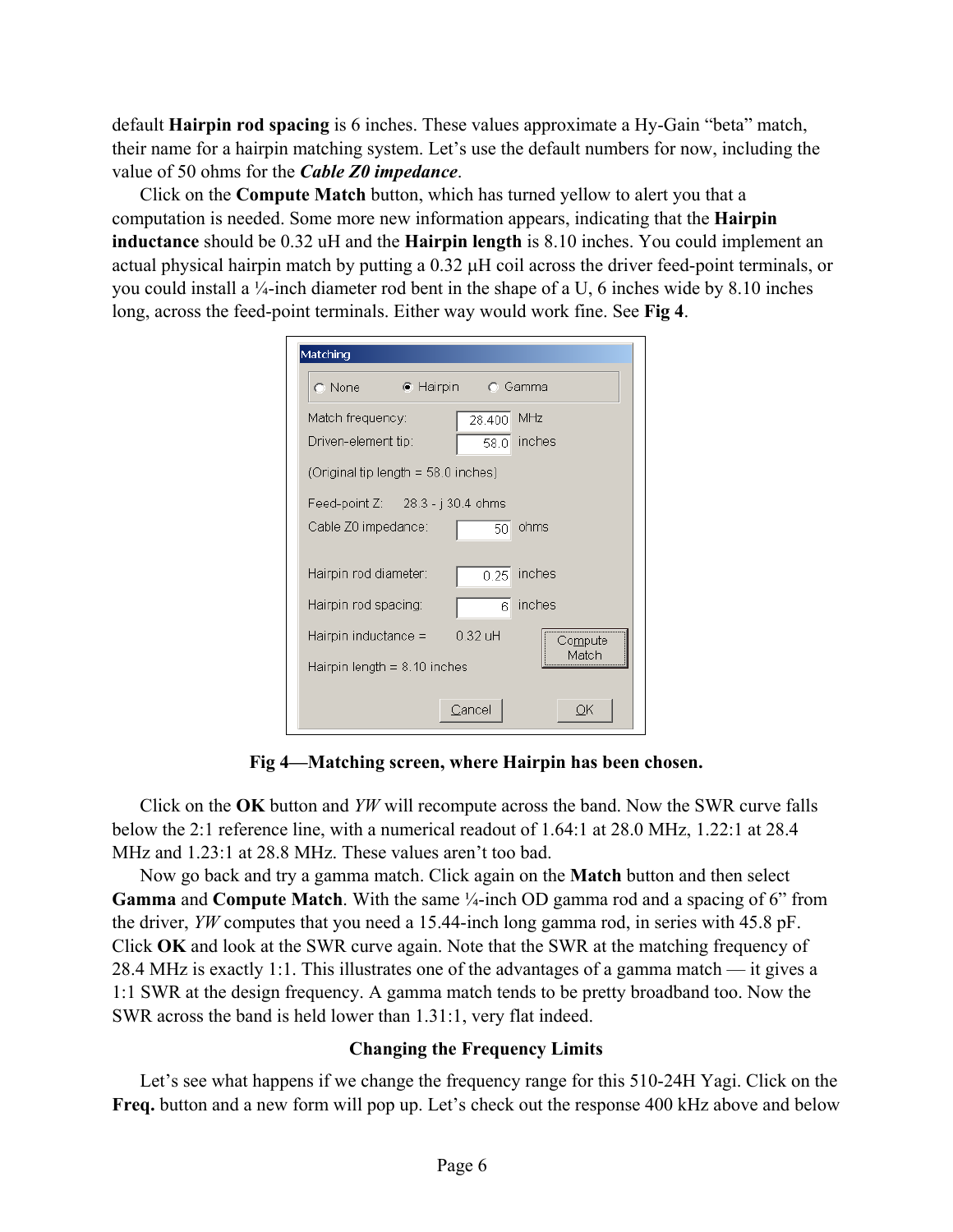the normal frequency limits of 28.0 and 28.8 MHz. The lower-frequency limit might simulate, for example, a situation where some ice accumulates on the elements. So, we type in 27.6 for the **Low Frequency, MHz**, and 29.2 for the **High Frequency, MHz** limits. Note that the form automatically computes the center frequency, which remains at 28.4 MHz for this case.

| Change frequency range |         |
|------------------------|---------|
| Low frequency, MHz:    | 28.000  |
| High frequency, MHz:   | 128.800 |
| Center frequency, MHz: | 28.400  |
| Cancel                 | ОK      |

**Fig 5—Setting the frequency limits.** 

Now, the SWR curve at the low end of the range has gone to 2.28, but at the high-frequency end of the range the SWR has risen to 5.84. This Yagi design has been tailored to cover only the low end of the 28.0 to 29.7 MHz amateur band. Note that the F/R curve goes below 20 dB below about 27.9 MHz, while the gain remains reasonably flat both above and below the normal frequency range.

Return to the normal frequency range by selecting **Freq**. and resetting the lower limit to 28.0 MHz and the high limit to 28.8 MHz. By the way, the easiest way to change a number in any of the data input boxes is by double-clicking the number. This highlights it so that you can overwrite the number easily by typing in new numbers.

# **Changing the Height**

Now, click on the **Height** button and after the new form appears type in a value, say, 60 feet. Complete your entry by clicking on the **OK** button.

| Antenna height                                  |  |
|-------------------------------------------------|--|
| feet<br>Enter height (free space $= 0$ ):<br>60 |  |
|                                                 |  |
| Cancel<br>ОK                                    |  |
|                                                 |  |

**Fig 6—Choosing a new height.** 

At first glance, nothing much looks like it changed on the main graph. A closer look reveals that the gain figures have increased by almost 6 dB from their free-space values and a new label has appeared to the lower right side of the graph, indicating that the peak elevation angle is 8°. The height above ground has resulted in a gain increase at this elevation angle due to groundreflection gain. (See Chapter 3 in *The ARRL Antenna Book*.)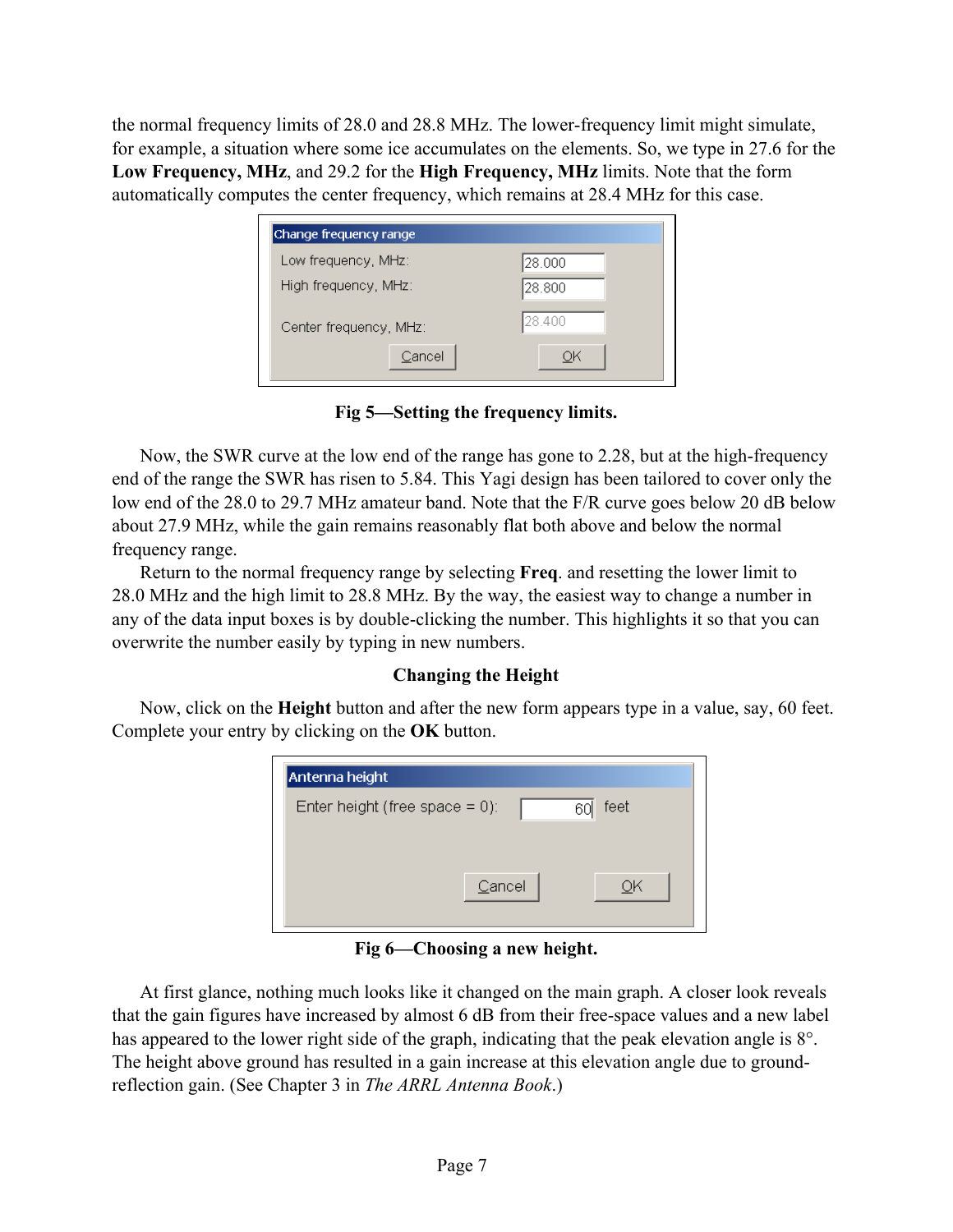

**Fig 7—Main window for 510-24H Yagi, 60 feet above flat ground.** 

If you wish to return to the default of free-space, you would type in a height of 0 feet. This automatically places the antenna in free-space. But before you reset yourself to free space, let's look at the details of the elevation pattern for our chosen height of 60 feet by using by using *YW*'s plotting capabilities.

# **Changing the View**

Click on the **View** button in the main window and you will be presented with a new form labeled *View, other choices*. The choices are broken down into three categories, separated inside outline frames: **Units**, **Pattern** and **Graph**. See **Fig 8**. We'll discuss the other choices later, but for now select **ARRL polar plot** and click on **OK**.

**Fig 9** shows the free-space E-Plane and H-Plane patterns for the 510-24H 10-meter Yagi, mounted 60 feet above flat ground. Note that the responses are labeled "Az" (azimuth) and "El" (elevation), since the Earth is the reference plane. You can see that the 3-dB beamwidth in the Azimuth plane is 58° and only 8° in the Elevation plane.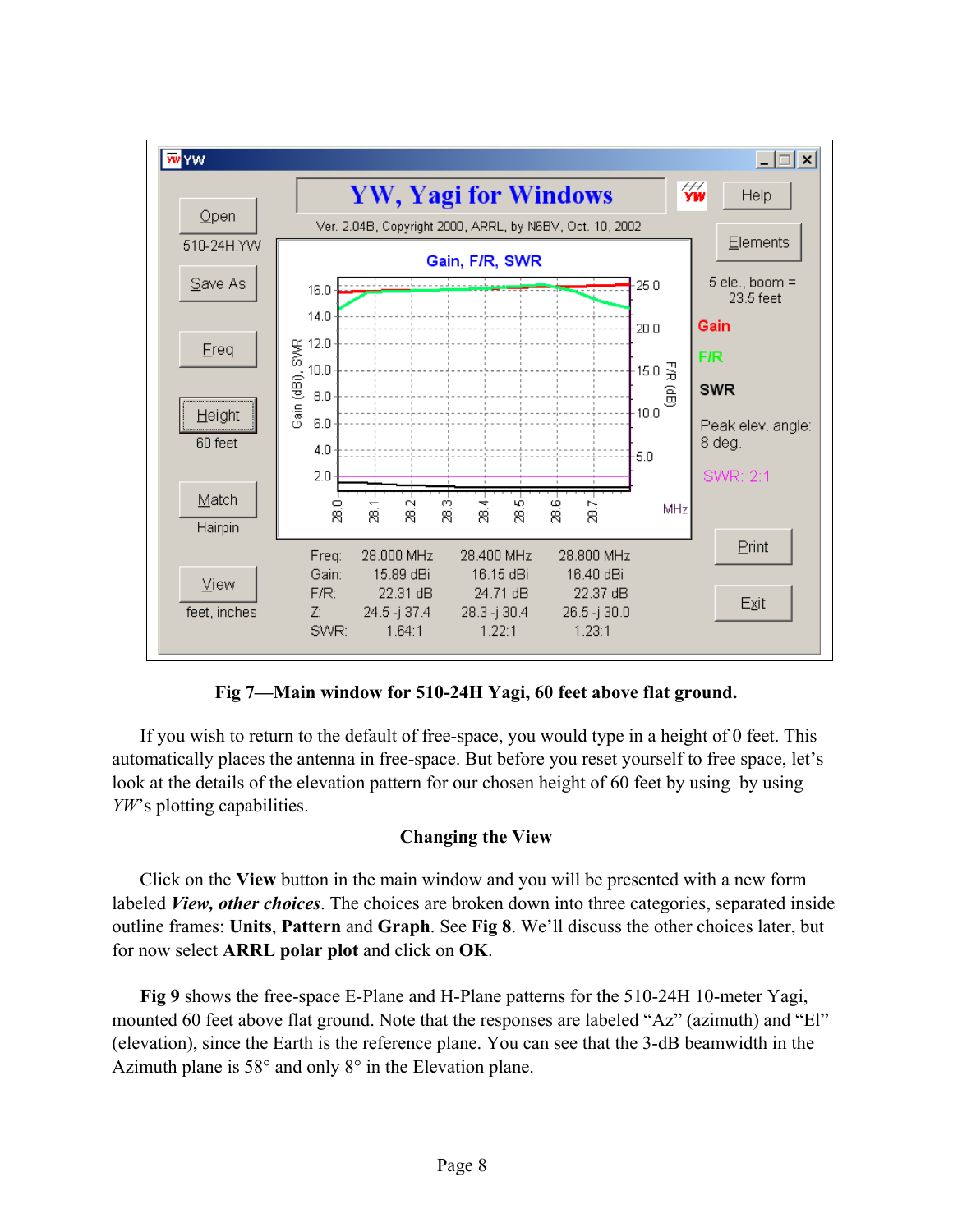| View, other choices       |                    |
|---------------------------|--------------------|
| Units                     | Pattern            |
| ● feet, inches            | $C$ F/R            |
| $\odot$ meters, mm        | $C$ F/B            |
|                           |                    |
| Graph                     |                    |
| ● Gain, Pattern, SWR      |                    |
| Frequency, MHz: 28.400    |                    |
| $\odot$ ARRL polar plot   | $\nabla$ Azimuth   |
| $\odot$ Linear polar plot | $\nabla$ Elevation |
| C Azim./Elev., 0-60 deg.  |                    |
| C Azim./Elev., 0-180 deg. |                    |
|                           |                    |
|                           | Cancel<br>ОK       |
|                           |                    |

**Fig 8—View window** 



**Fig 9—ARRL polar plot for 510-24H 10-meter Yagi, mounted 60 feet above flat ground.**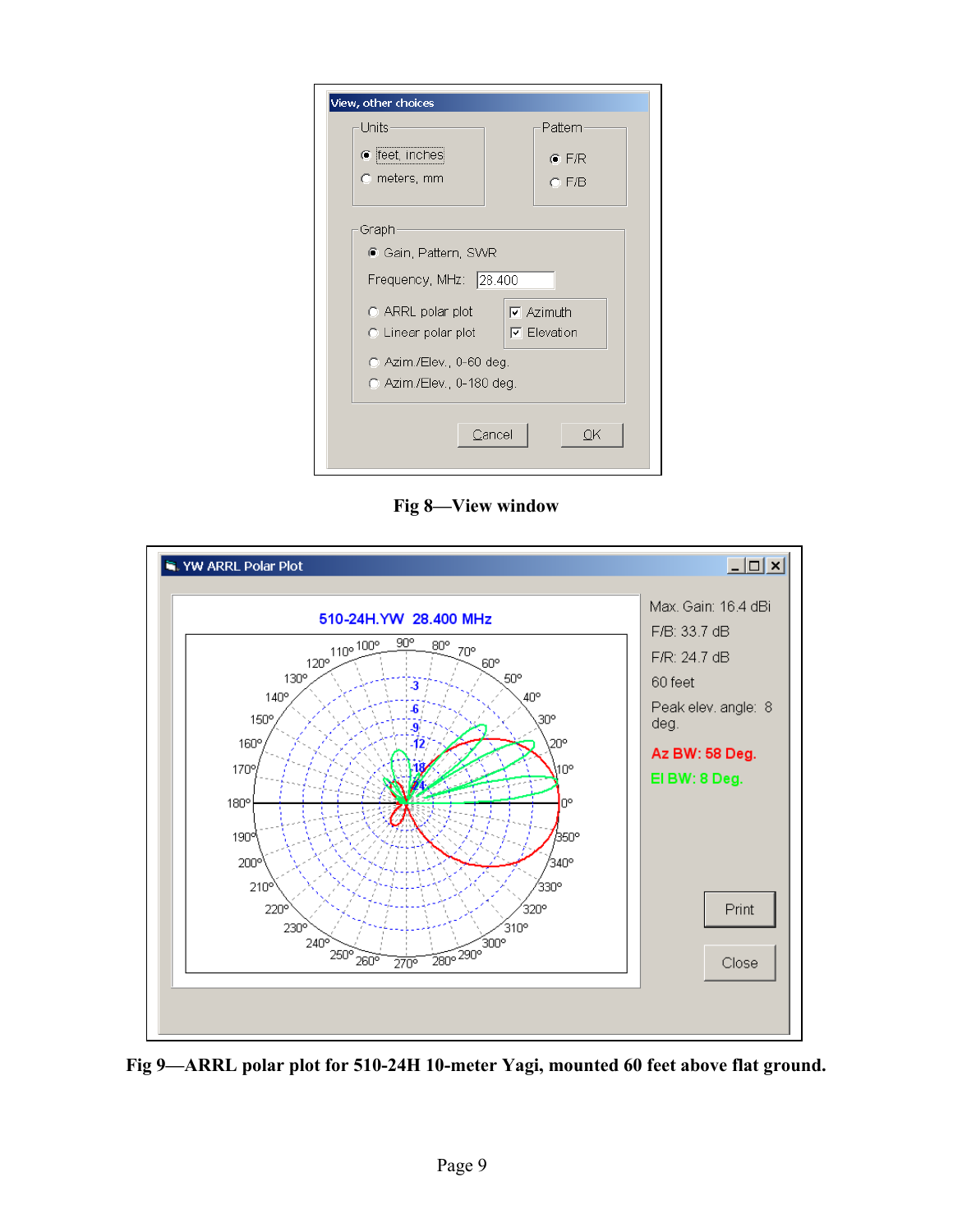The azimuth and elevation plots may be combined together on one chart, with the azimuth in red and the elevation in green. For Yagis with narrow azimuth and elevation beamwidths the combined display can become a little overwhelming. On the **View** screen, you may choose to see either the azimuth (E-plane) or the elevation (H-plane) response by itself.

You may zoom in on the graph to show low-level details in the ARRL plot. Hold down the right-mouse button while moving the mouse to zoom in and out. The first unmarked blue calibration circle beneath the –24 dB circle is –40 dB. Zooming in further will reveal a second blue calibration circle for –50 dB.

Close the **ARRL polar plot** window and open the **View** window again by clicking on that button in the main window. Click on the **Linear polar plot** option box and then click on **OK** to view the resulting graph. These response shapes are different from those in Fig 7. The ARRL plot is calibrated to show less detail in the rear quadrant, while emphasizing the response at the nose, compared to a scale calibrated in linear dB.

Now, go back to the main window, click on **View** and then select **Azim./Elev., 0-180 deg.** in the **Graph** frame, followed by **OK**. *YW* generates a rectangular graph showing the azimuth- and elevation-plane patterns for this 60-foot high antenna at 28.4 MHz. See **Fig 10**. The azimuth and elevation patterns are shown over the full range—from straight ahead at 0° elevation, sweeping overhead all the way back to directly behind the antenna for the elevation pattern. Change the frequency if you wish on the *View, other choices* form to check out the frequency dependence of the Yagi.

The first elevation lobe peaks at 8° degrees, and subsequent lobes occur at roughly 25°, 44° and 66°. There are also nulls, occurring about 16°, 35°and 60° elevation. You can run the mouse cursor over individual points to read out the response level on each curve. Note that only onehalf of the total response is shown in order to give maximum resolution on the graph. The other side of the graph mirrors these response curves through the Y-axis.

Now, click on **Azim./Elev., 0-60 deg.** in the **Graph** window, followed by **OK**. *YW* generates a new rectangular graph showing even more resolution of the azimuth- and elevation-plane patterns, this time over a range from 0° to 60°. Again, this is one-half the overall response, which again is mirrored through Y-axis.

Now click on the **Height** button and set the height back to 0 feet, meaning that the antenna is in free space. Now, click **View** and select **ARRL polar plot**. Note that the labels have changed to show E- and H-plane patterns, since the antenna is in free space. The –3 dB free-space Hplane response is now 74º wide.

# **Changing to F/B rather than F/R**

Now, let's change the graph display to show F/B (front-to-back ratio) rather than the default F/R (worst-case front-to-rear ratio). See the book for definitions. Click on the **View** button and then select **F/B** in the Patterns outline box. Now click on **OK** and look at the resulting Gain, F/B, SWR graph. The peak F/B response has gone from the 25 dB region to a maximum of just over 40 dB at about 28.3 MHz. That certainly looks impressive!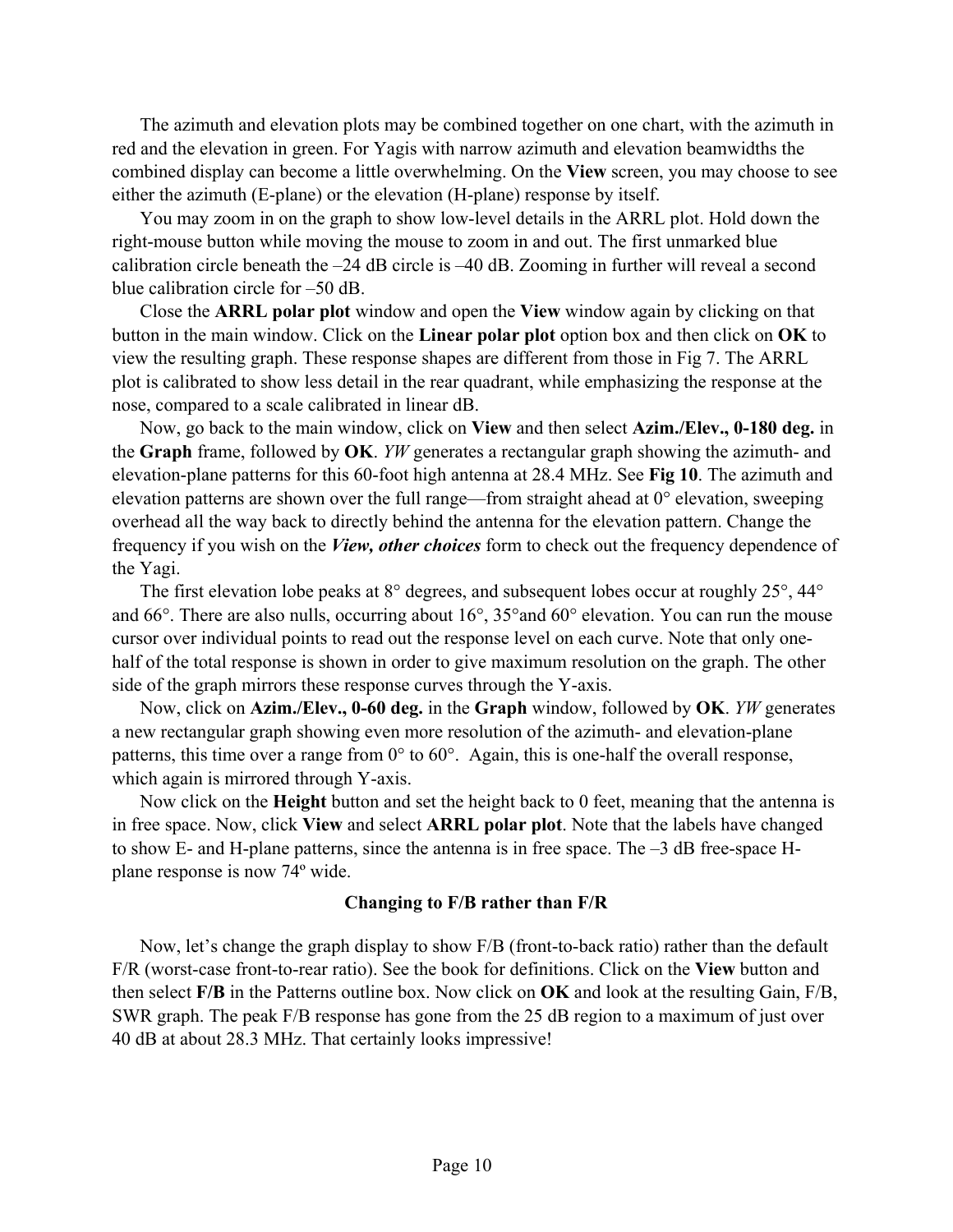

**Fig 10—Rectangular graph over 0-180**° **for an antenna height of 60 feet. The responses shown are one-half the overall responses, which are mirrored in the Y-Axis.** 



**Fig 11—The result of selecting a readout of F/B rather than F/R.**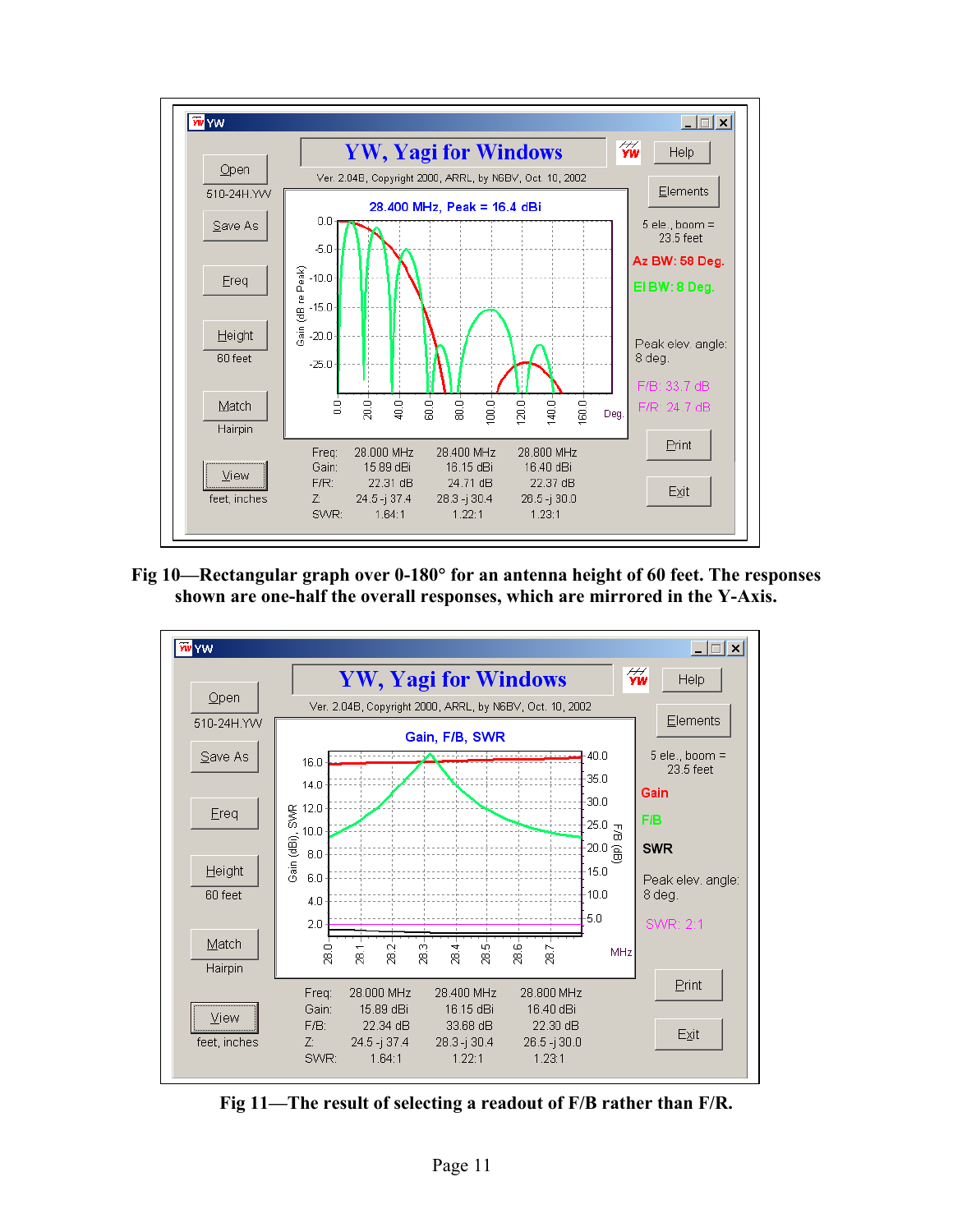Click **View** again, type in a new frequency of 28.3 MHz, and select **ARRL polar plot** followed by **OK**. Now you can see that the worst-case lobe at about 120° is still only about 25 dB down at 28.3 MHz. This is less impressive than a F/B of 40 dB, but it is a more realistic assessment of a Yagi's rearward pattern — after all, interference doesn't come only from directly off the back of the antenna; interference can come from almost any direction. Now you can see why the F/R (worst-case front-to-rear ratio) is chosen as the default for *YW*.

# **Changing the Dimension Units**

Click the **View** button once again. Select **meters, mm** option in the *Units* frame. You will note that the choice in the *Graph* outline box reverts automatically back to the default **Gain, Pattern, SWR** option. Click on the **OK** button to return to the main screen. Now, the label under the **View** button has changed to "meters, mm." If you have previously entered a height of 100 feet, the value will change to 30.5 meters, as shown in the label under the **Height** button.

# **Using the Elements Button**

Now, let's examine detailed dimensions of the Yagi itself. Click on the **Elements** button. A spreadsheet-like presentation of the taper schedule and element placement along the boom comes on-screen. If you have left the units in mm, the upper left-hand label will show "mm."

| Inches           | Spacing Dia 1 |       | Dia 2 | Dia 3 | Dia 4  | Dia 5  | Dia 6 | Dia 7 | Dia 8 | Dia 9 |  |
|------------------|---------------|-------|-------|-------|--------|--------|-------|-------|-------|-------|--|
| <b>Diameter</b>  |               | 2.405 | 0.75  | 0.625 | 0.5    |        |       |       |       |       |  |
| Reflector        | 0.0           | 2.0   | 22.0  | 18.0  | 65.625 |        |       |       |       |       |  |
| Driver           | 36.0          | 2.0   | 22.0  | 18.0  | 58.0   |        |       |       |       |       |  |
| Dir 1            | 72.0          | 2.0   | 22.0  | 18.0  | 57.125 |        |       |       |       |       |  |
| Dir <sub>2</sub> | 171.0         | 2.0   | 22.0  | 18.0  | 55.0   |        |       |       |       |       |  |
| Dir 3            | 282.0         | 2.0   | 22.0  | 18.0  | 50.75  |        |       |       |       |       |  |
|                  |               |       |       |       |        |        |       |       |       |       |  |
|                  |               |       |       |       |        |        |       |       |       |       |  |
|                  |               |       |       |       |        |        |       |       |       |       |  |
|                  |               |       |       |       |        |        |       |       |       |       |  |
|                  |               |       |       |       |        |        |       |       |       |       |  |
|                  |               |       |       |       |        |        |       |       |       |       |  |
|                  |               |       |       |       |        |        |       |       |       |       |  |
|                  |               |       |       |       |        | Cancel |       |       | QK    |       |  |

**Fig 12—Elements window for 510-24H Yagi.** 

 If you like, you can escape from the spreadsheet presentation by clicking the **Cancel** button. You can then select **View** and then **feet, inches** followed by **OK**. Now when you bring up the spreadsheet using the **Elements** button, you'll see the dimensions in inches. Incidentally, when *YW* exits back to the Windows Desktop, it writes the unit of measurement you have chosen to a disk file called YW.DEF, so that it will come up with these units the next time it is booted up.

Examine the spreadsheet carefully. You'll see that the taper schedule of telescoping aluminum tubing for this 510-24H Yagi design ranges from 2.405, 0.75, 0.625 and 0.5 inches. The dimensions shown are on one side of the boom only. The other side is symmetrical. Now,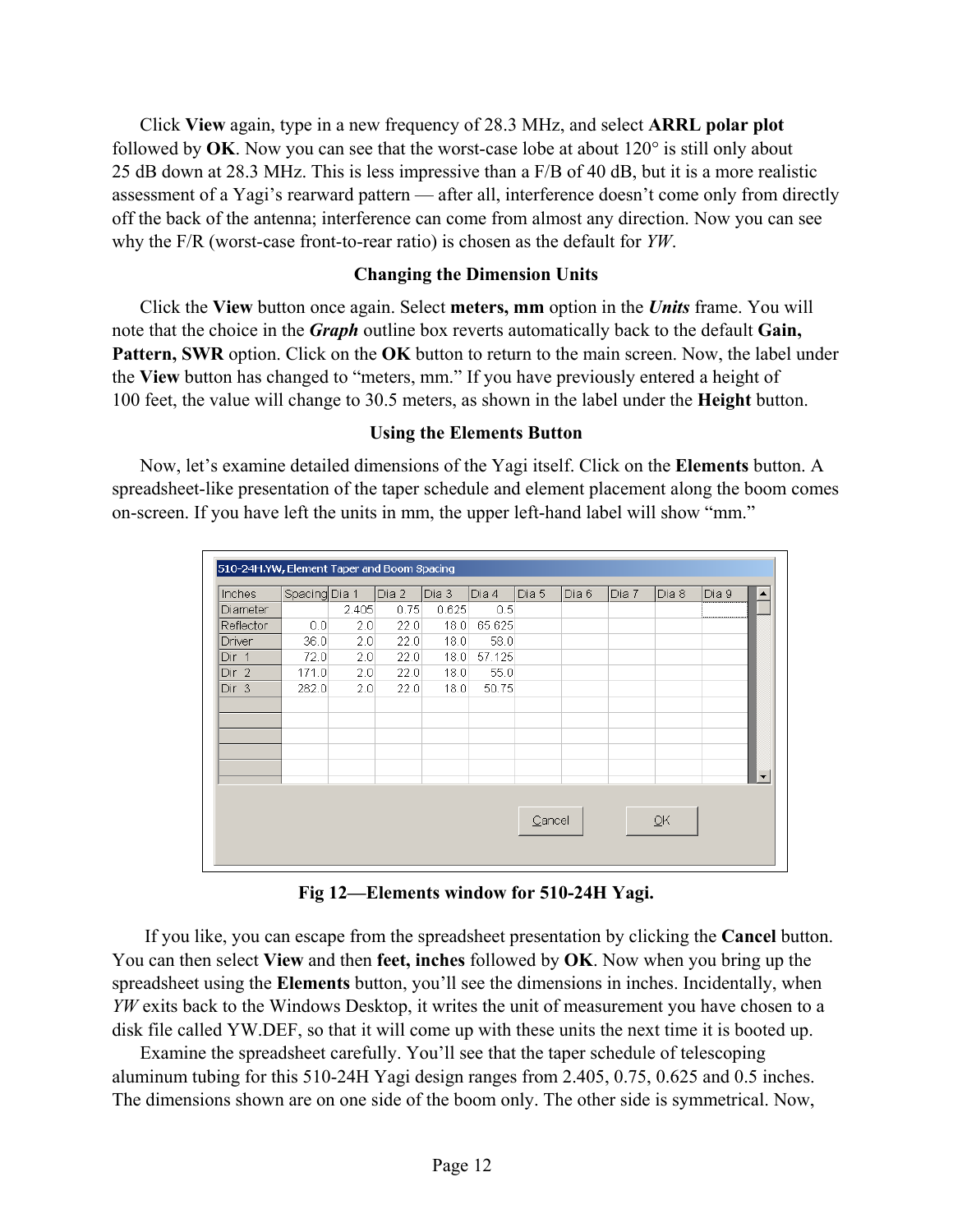where did that oddball first diameter of 2.405 inches come from? It represents a compensation factor to emulate the effect of the bracket mounting each element to the boom.

As explained in Chapter 11 of *The ARRL Antenna Book*, this 10-meter design uses a flat piece of metal as a bracket, with two U-bolts to hold the element to the plate and two more Ubolts to hold the plate to the boom. The plate is  $4 \times 4$  inches by  $\frac{1}{4}$ -inches thick. The length of the 0.75-inch OD second segment is shortened by 2 inches in this model, at 22 inches, rather than its actual physical length of 24 inches in order to model the bracket.

Now, experiment a bit at changing the length of an element to see what happens to the frequency response. Let's try changing the length of the reflector tip from 65.625 inches to, say, 70 inches. Click on the spreadsheet cell representing the end tip of the reflector. A new form pops opens, indicating by its label that you have indeed chosen the reflector to work on. It also tells you that the original dimension of the reflector tip is 65.625 inches. This gives you a frame of reference if you do multiple modifications to an element in successive passes.

Now type the number 70 in the *New dimension* input box and click on **OK**. Click on the **OK** button on the spreadsheet form. Now the F/R pattern has changed, falling lower than 20 dB for the higher frequencies in the 28.0 to 28.8 MHz range. Click **Elements** again and return the reflector tip to its original dimensions if you want to reassure yourself that the response will indeed return to normal.

# **Printing Out a Graph or Screen**

If you wish to print out a particular graph, simply select **Print** while that graph or screen window is on-screen. *YW* automatically prints with a white background to save on ink or toner in your printer. Note that if you try to print a full-screen graphic, parts of it may be cut off towards the edges of the print. Resize the graphic to print it fully on your particular printer. You may also use the [**Print Screen**] key to capture an image to the Windows Clipboard, or you may use the key combination [**Alt**][**Print Screen**] to capture the active window to the Windows Clipboard. I do this when I want to manipulate a screen image or import a screen image to another application. For example, I've been doing this to capture the Figures in this document.

# **Saving a Design to Another Disk File**

If you change an existing design to optimize particular performance parameters, or if you wish to document the hairpin or gamma matching parameters, you can do so by clicking on the **Save As** button. This will present you with a standard common-dialog format for saving a file. The matching network parameters are recorded at the end of the element schedule in the new disk file, which you can examine using any word processor.

# **The Use of dBi for Gain**

The gains given in *YW* are referenced to dBi (meaning "isotropic") in free space. The vertical takeoff angle is at zero degrees, the free-space value. For the patterns calculated over flat, perfect ground, the vertical elevation takeoff angles vary with height over ground, as pointed out previously.

*YW* makes some simplifying assumptions when doing vertical elevation patterns over perfect ground. Specifically, mutual impedances to the ground plane are ignored. For real-world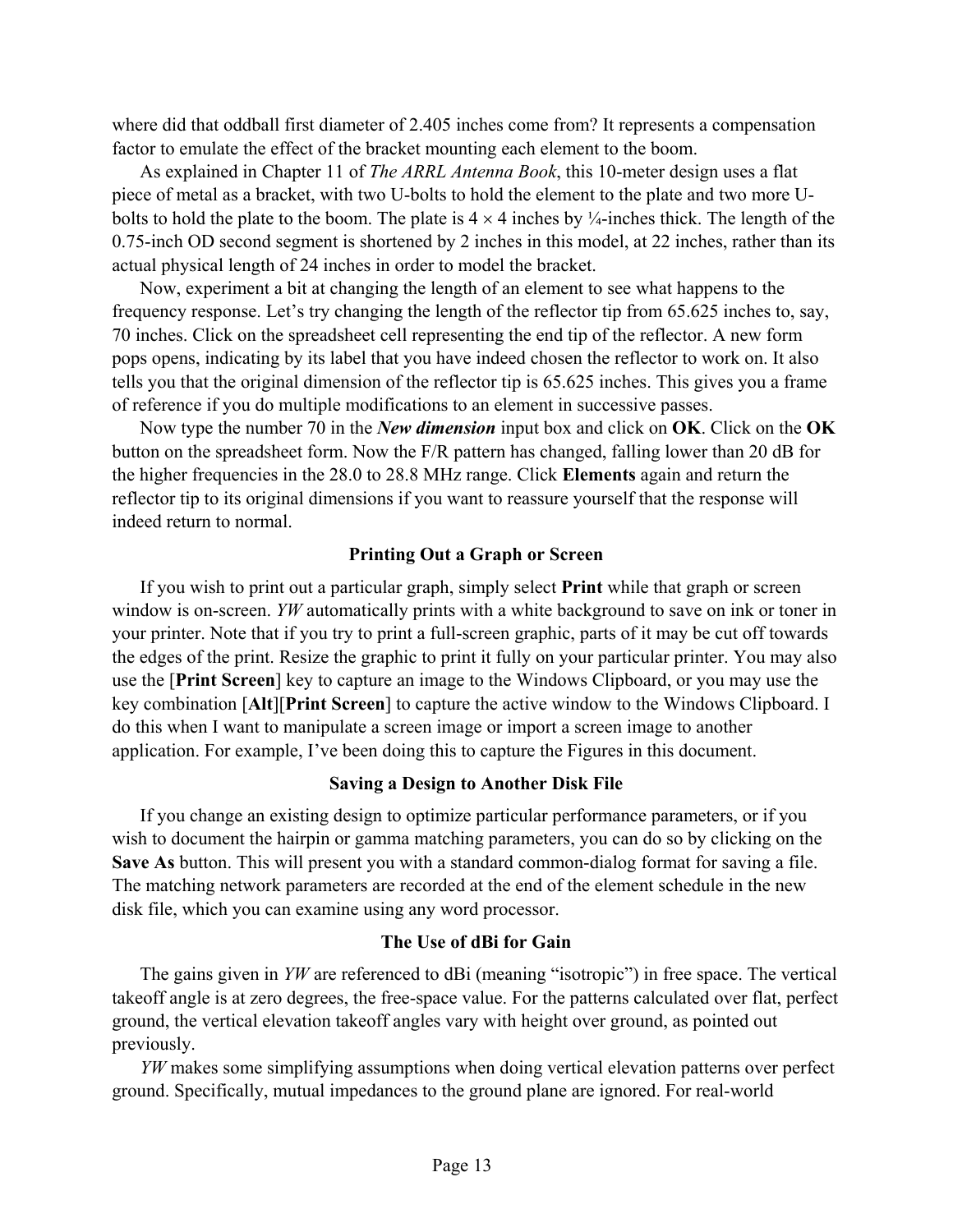antennas higher than about an eighth-wavelength over ground this assumption is reasonable. For 40-meter beams less than perhaps 30 feet over ground you should use a program like *NEC* or *EZNEC* if you want to see exact values for the feed-point impedance.

### **What About Using a 200:50** Ω **Balun?**

Some designs have matching systems that employ a 200:50-Ω balun at the feed point. For example, load in the **506-12H.YW** file, which describes the 5-element 6-meter Yagi in Chapter 18 of *The ARRL Antenna Book*. This design uses a coaxial 200:50-Ω balun and a hairpin match at the driver. Click on the **Match** button and note in the feed-point impedance readout that the ratio of the capacitive reactance to the resistive portion of the impedance (that is, the Q of the series circuit) is about 3:1. This gives a very important clue about how this Yagi was designed the length of the driver has purposely been shortened to yield this value of Q so that the transformation to the parallel-equivalent circuit results in 200  $\Omega$ .

Now, type the number 200 in the *Cable Z0 impedance* data box. Click the **Hairpin** option, the **Compute Match** button and then the **OK** button. The SWR over the frequency range will be nice and low, as it was designed to be. See the section in Chapter 26 of *The ARRL Antenna Book*  about hairpin matches for more insights into the design process.

# *YW* **Data Files**

*YW* uses data from ASCII disk files that have been created off-line. There are over 80 optimized Yagi design files supplied with *YW* so you'll have some excellent models to work with for the various amateur bands. Here are some tips on generating your own Yagi files.

You could generate a completely new disk file for *YW* or you could edit an existing one with an ASCII (text) word processor and then save it under a different file name. Be careful — many word processors store data in their own peculiar formats. Anything other than ordinary ASCII text will not work in a predictable fashion in *YW*.

Remember that some word processors will allow you to save a file as a text file, but they will stubbornly append the ".txt" filename extension to the file, no matter what you name it. Microsoft *Word* is one example. You must "rename" the file to get rid of the spurious extension before *YW* can recognize the file. A typical *YW* disk file looks like this:

204BA.YW, Hy-Gain 204BA tuned for high phone.

14.000 14.174 14.350 MHz

| 4 elements, inches |        |         |        |        |        |
|--------------------|--------|---------|--------|--------|--------|
|                    | 1 250  | 1 1 2 5 | 0.875  | 0.625  | 0.438  |
| 0.000              | 44.500 | 46.000  | 50.500 | 24,000 | 50.000 |
| 122.875            | 35.000 | 46.000  | 50.500 | 24,000 | 50.000 |
| 211.625            | 21 000 | 46.000  | 50.500 | 24,000 | 51.000 |
| 307.250            | 16.750 | 46.000  | 50.500 | 24.000 | 49.000 |

The first line is the label for the file. It's a good practice to include the disk file name as the first item on the line, together with a brief description of the design. *YW* uses only the first 50 characters on the line, so you may find that verbose descriptions are truncated when displayed by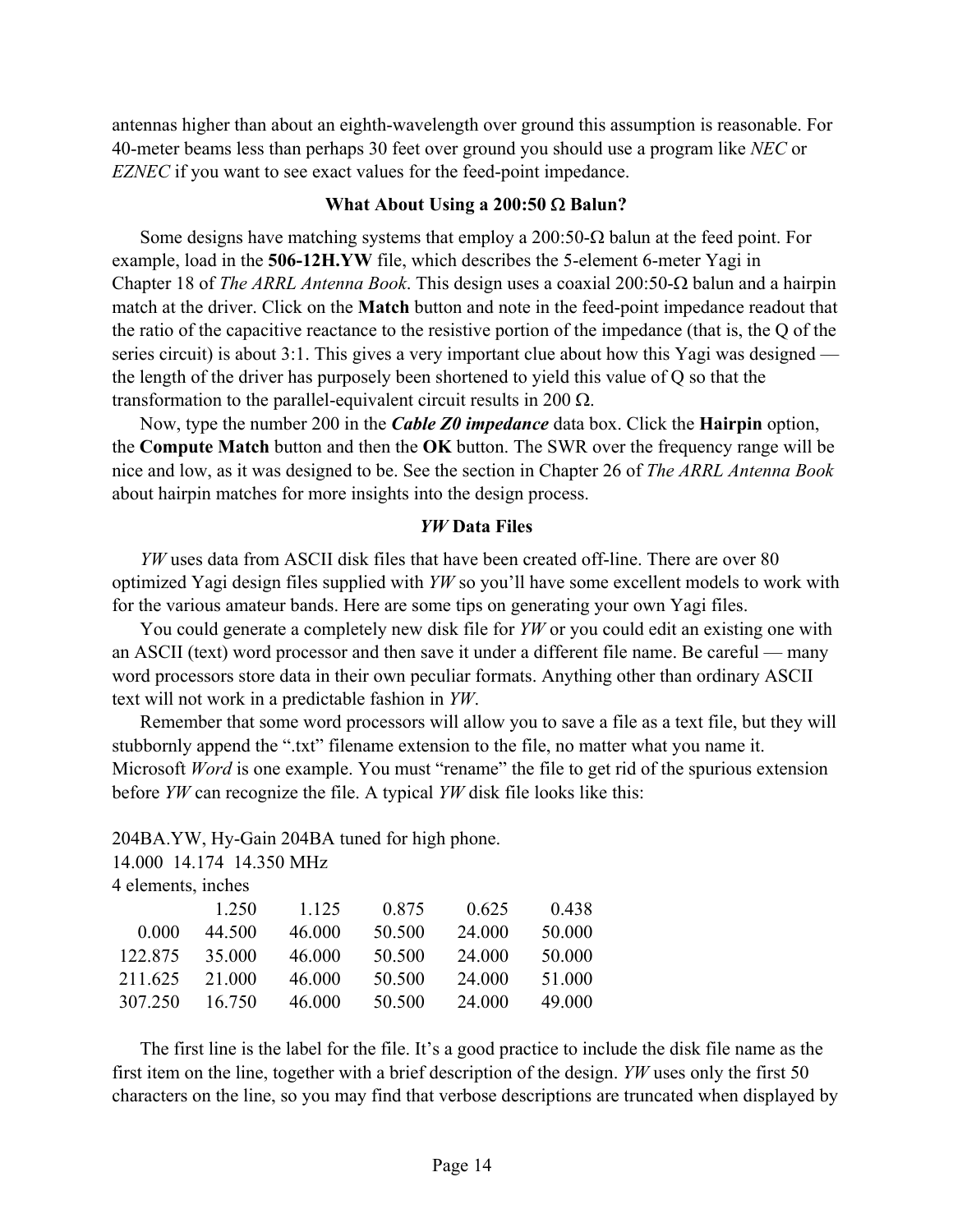*YW*, particularly if a design is modified and saved to a different file name. This won't hurt anything, but it may make things a bit cryptic later on.

The second line shows three frequencies, followed by a frequency unit of measurement. The left-hand frequency (14.000) is the low end of a band; the right-hand frequency (14.350) is the high end of the band. The center entry is the middle between the low and high frequencies; that is, the half the sum of the low and high frequencies.

*YW* assumes that the three frequencies listed are in Megahertz (MHz), unless a unit modifier is included: Hz, kHz, MHz or GHz. This modifier may be entered in upper- or lower-case characters, but must be spelled exactly.

The third line shows the number of elements, separated by a comma, and followed by the unit of measurement. The unit of measurement may be designated as: inches, feet, meters, centimeters, millimeters, or wavelengths, in upper- or lower-case characters. The spelling however must be exactly as shown. *YW* will internally convert the unit of measurement to inches, but will only display output in inches or mm, as selected by the operator.

Note that if you wish to add or subtract an element from a particular design, you'll have to do so by exiting *YW* and then editing the file with an ASCII (text) word processor. It's best to copy the original file to a new filename, and then edit that file. Alternatively, you can **Save to** another filename, then exit *YW* and edit the new file using an ASCII (text) word processor. The rest of the file consists of a tabular arrangement of element diameters versus corresponding element lengths for each element. The listing must start with the reflector and proceed outwards along the boom in order; that is, reflector, followed by the driven element (abbreviated as "driver" in *YW*), first director, second director, etc. The *YW* format is quite flexible in that data blocks on a line may be separated by Tabs, spaces or by commas.

For reasons of readability and aesthetics you might want to line up the decimal points in neat columns. The fourth line in the example above shows the taper schedule for the element diameters, listed from left to right, in sequence from the boom outwards. The maximum number of tapered element diameters possible in *YW* is nine. *YW* will accept designs up to 40 elements. Note that the computation time goes up dramatically with increasing number of elements. You might want to bring up the file K1FO4071.YW, which is a K1FO-designed 40-element 70-cm antenna. It is a wonderful design, and it takes a long time to compute, especially if your computer is getting a little long in the tooth.

The fifth through eight lines in the example above show the element lengths *on one side of the boom*, corresponding to each diameter in the taper schedule. *YW* assumes that the other half of each element is symmetrical on the other side of the boom. The first entry on each of the element length lines is the spacing along the boom, starting with 0.000 inches spacing for the reflector, and accumulating for each element. In the 204BA example shown above, the fourth element (the second director) is 307.25" away from the reflector, while the length of the 0.438" OD element tip is 49.000" long.

In order for *YW* to figure out when a new diameter schedule is specified, rather than a length, a line specifying a new taper diameter schedule must start in either of two manners:

(1) with a Tab, or at least eight spaces, or (2) with the word "Spacing"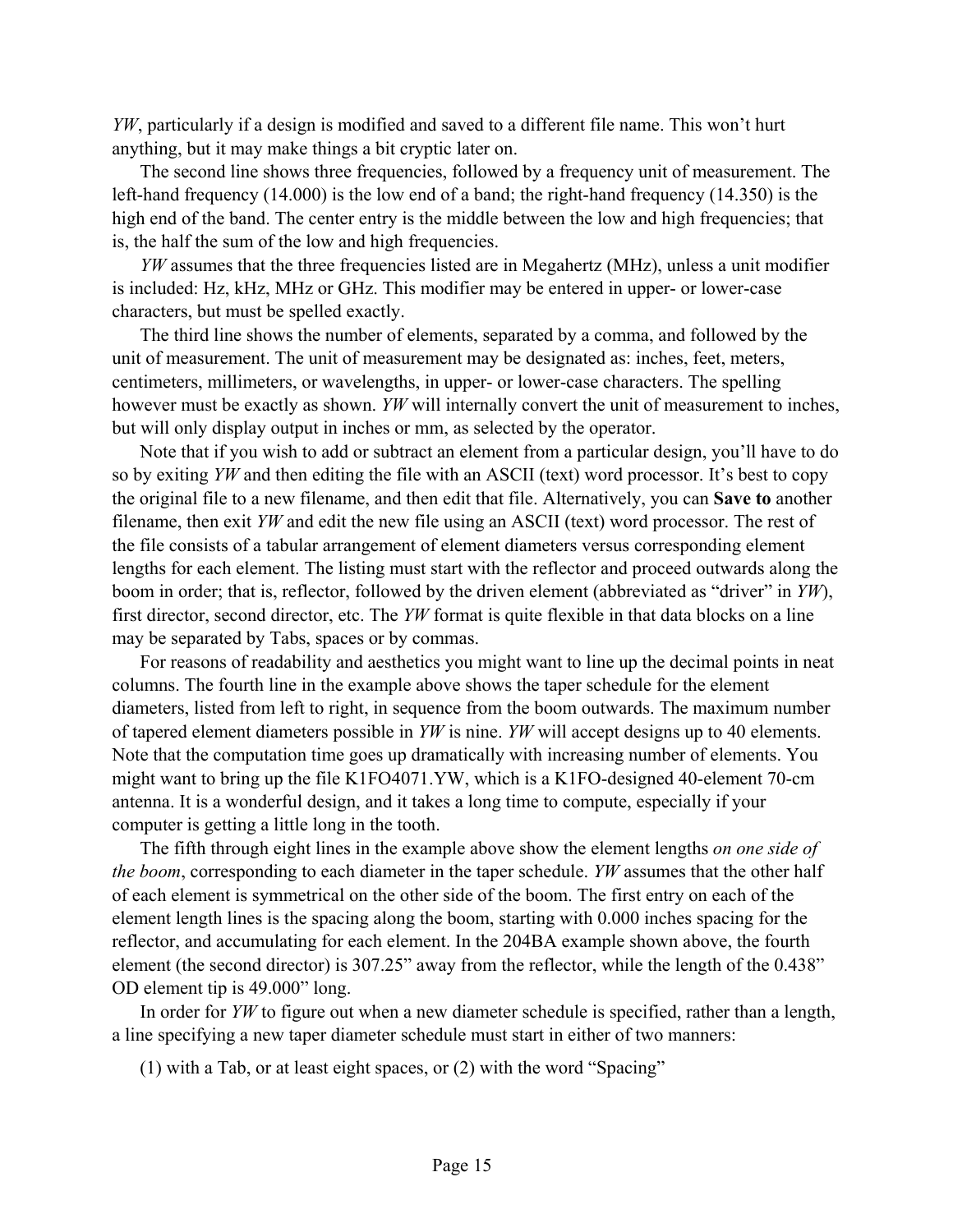An illustrative example of the second file form for the Hy-Gain 204BA for *spacing* between elements (rather than the cumulative dimension along the boom from the reflector onward) is shown below:

# 204BA\_1.YW, Hy-Gain 204BA tuned for high phone.

14.000 14.174 14.350 MHz

| <b>Spacing</b> | 1.250  | 1 1 2 5 | 0.875  | 0.625  | 0.438  |
|----------------|--------|---------|--------|--------|--------|
| 0.000          | 44.500 | 46 000  | 50.500 | 24 000 | 50.000 |
| 122.875        | 35.000 | 46 000  | 50.500 | 24 000 | 50.000 |
| 88.750         | 21 000 | 46 000  | 50.500 | 24 000 | 51 000 |
| 95.625         | 16 750 | 46.000  | 50.500 | 24 000 | 49.000 |

Note that this particular data file does not include the effect of the "taper swaging" used by Hy-Gain in their designs. For example the overall length of the 1.25" OD first part of the tapered element is 44.5" long, but about 6" of that length is taken up by the gradual squeezing down from 1.25" to 1.125" OD at the end of each segment.

Taper-swaging has a very minor effect on the frequency response of the antennas, but some users actually include a separate taper of 1.186" (the geometric mean of 1.25" and 1.125") with a length of 6" in their files.

The next file shown below illustrates the flexibility of the *YW* file format in that the second element in the N2FB design (the driven element) consists of a single taper of 1" OD tubing. Obviously this is not too practical for construction, but it is theoretically possible, and *YW* will obligingly analyze it.

|                    | N2FB620.YW, 6-el 20m, NCJ Jan 1986 |        |         |
|--------------------|------------------------------------|--------|---------|
|                    | 14.000 14.174 14.350 MHz           |        |         |
| 6 elements, inches |                                    |        |         |
|                    | 1.250                              | 1.125  | 1.000   |
| 0.000              | 18.000                             | 54.000 | 138.970 |
| 86.380             | 0.000                              | 0.000  | 196.578 |
| 164.090            | 18.000                             | 54.000 | 126.470 |
| 321.590            | 18.000                             | 54.000 | 121.950 |
| 464.450            | 18.000                             | 54.000 | 121.900 |
| 643.990            | 18.000                             | 54.000 | 113.520 |

The data file above uses 0.000" lengths for the non-existent 1.25" and 1.125" taper lengths for the driven element, but it could also be represented by the following file format.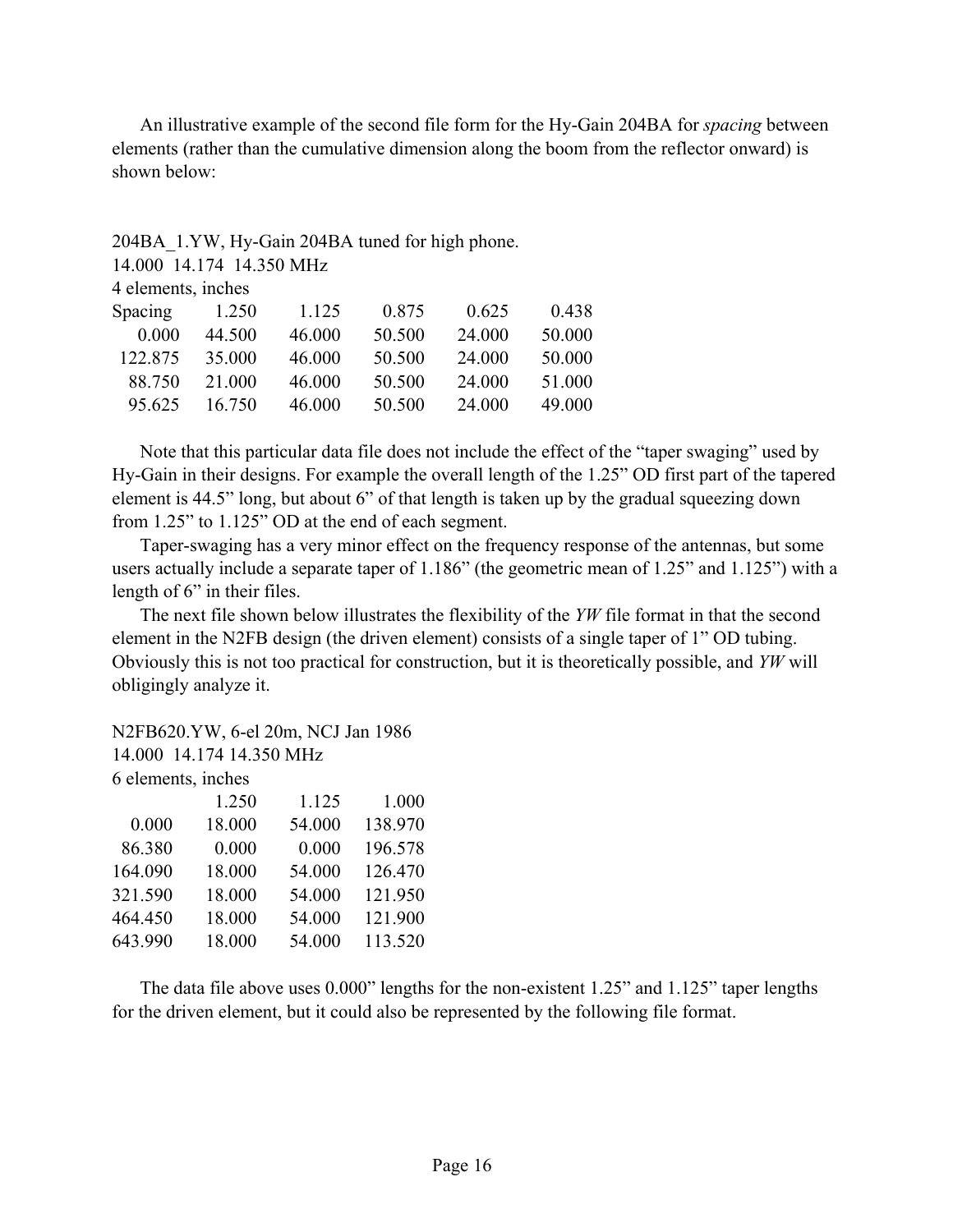N2FB6201.YW, 6-el 20m, NCJ Jan 1986 14.000 14.174 14.350 MHz 6 elements, inches

|         | 1.250   | 1.125  | 1.000   |
|---------|---------|--------|---------|
| 0.000   | 18.000  | 54.000 | 138.970 |
|         | 1.000   |        |         |
| 86.380  | 196.578 |        |         |
|         | 1.250   | 1.125  | 1.000   |
| 164.090 | 18.000  | 54.000 | 126.470 |
| 321.590 | 18.000  | 54.000 | 121.950 |
| 464.450 | 18.000  | 54.000 | 121.900 |
| 643.990 | 18.000  | 54.000 | 113.520 |
|         |         |        |         |

In this representation the new taper schedule for the monotaper driven-element (1.000" OD) starts with a number of blank spaces. When the taper schedule is changed (back to the original), another line for the 1.250", 1.125", and 1.000" line-up is used to separate the spacing and lengths for the last four elements. Unless the taper schedule changes, the diameter line last specified will hold through the rest of the file.

The English words used to describe these formats are more torturous and harder to read (and write) than simple inspection of the data files by the reader. The human brain is a marvelous thing, especially compared to a computer, which takes things excruciatingly literally!

There are other variations allowed for in the file format, including modifying the unit of measurement on-the-fly. In the example shown below the element spacing along the boom is shown in feet (using both the single apostrophe and the ft abbreviation) rather than in inches, and just for fun the length of each element tip is shown in millimeters, for all but director two, which is specified in wavelengths at the geometric mean frequency of 14.174 MHz.

204BA\_2.YW, Hy-Gain 204BA tuned for high phone.

| 0.438           |
|-----------------|
| 24.000 1270.0mm |
| 24.000 1270.0mm |
| 24.000 1295.4mm |
| 0.05884w        |
|                 |

The rule is that a units modifier must immediately follow the numeric data (no spaces allowed), and must use only the following units:

in " ft ' mm cm m w

standing respectively for inches, inches, feet, feet, millimeters, centimeters, meters and wavelengths (at center frequency). The units modifier will hold only for the numeric data it immediately follows.